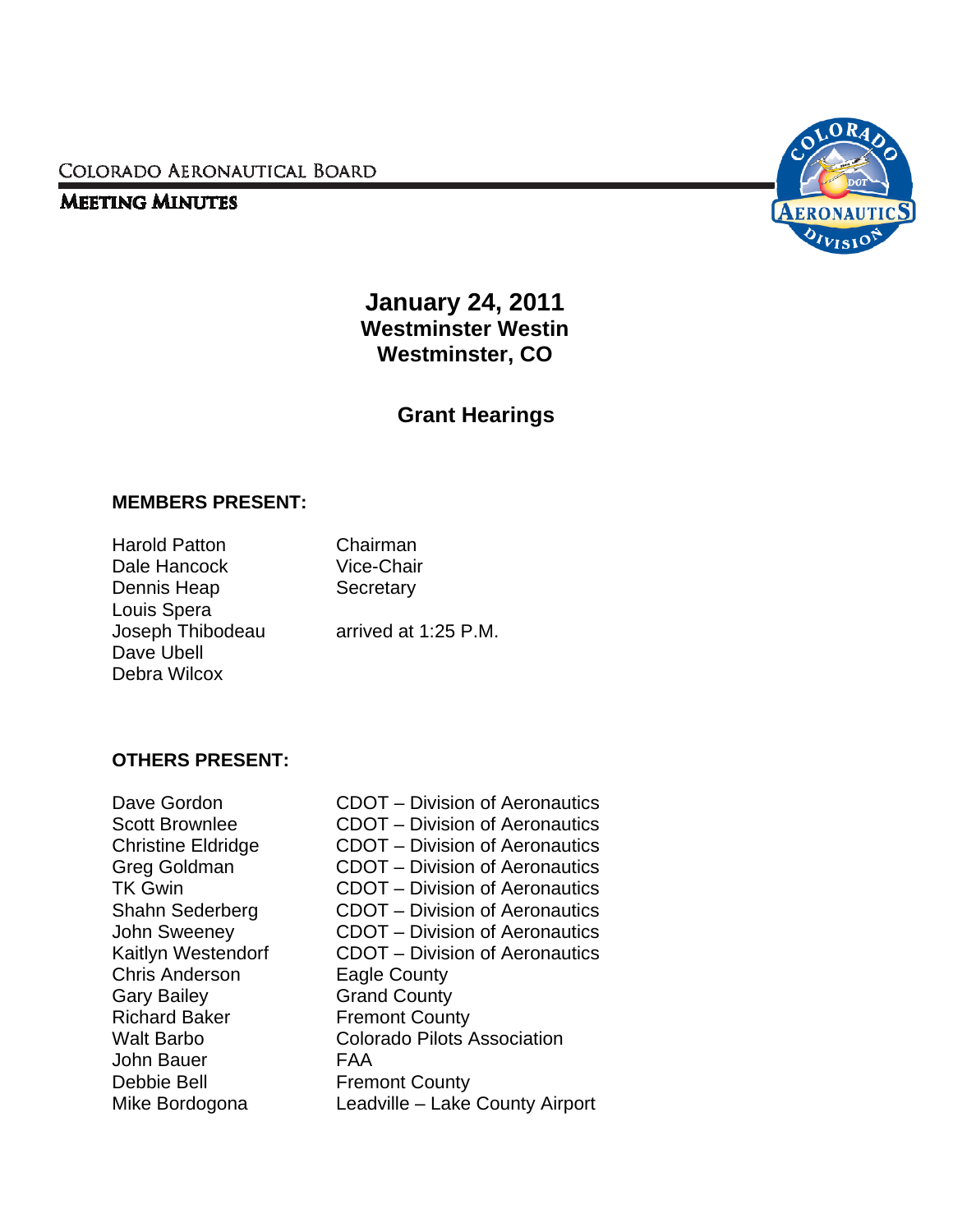Sue Boyd **Buena Vista** Daryl Brouse O.J. Watson Equipment Company Peggy Catlin CDOT – Deputy Director Steve Doak Jacobs Engineering Dave Elliott Meadow Lake Airport Jerry Ferrell **Hatch Mott MacDonald** Hilary Fletcher **Julians** Juliation Jim Fluhr Jviation Kevin Gould **RTA Architects** Todd Green **Centennial Airport** Steve Hadley NBAA Cameron Hallock Centennial Airport Frank Kohl Lamp Rynearson & Associates Randy Lauer Precise Striping Daniel Owens Lamp Rynearson & Associates Karen Patton William Payne WEPA Robert Penner Leadville – Lake County Airport Ryan Pritchett Armstrong Consultants, Inc. Ted Rigo **Hatch Mott MacDonald** Neil Rood **Net Rood & Associates** Dave Ruppel Yampa Valley Regional Airport Shannon Sarina **AON Risk Services** Barry Shioshita **San Luis Valley Regional Airport** Craig Sparks Jviation Scott Storie **Centennial Airport** Casey Tighe CDOT - Audit Rex Tippetts Grand Junction Regional Airport Bill Totten Colorado Pilots Association David Ulane **Aspen** – Pitkin County Airport Darci Wert Pegasus

*1.* Meeting commenced at 1:10 P.M.

## *2. APPROVAL OF CAB MEETING MINUTES FROM DECEMBER 15, 2010*

Harold Patton advised the Board that he would entertain a MOTION to approve the minutes from the CAB meeting on December 15, 2010. Dave Ubell made the MOTION to approve the minutes and Dennis Heap seconded.

The MOTION carried unanimously.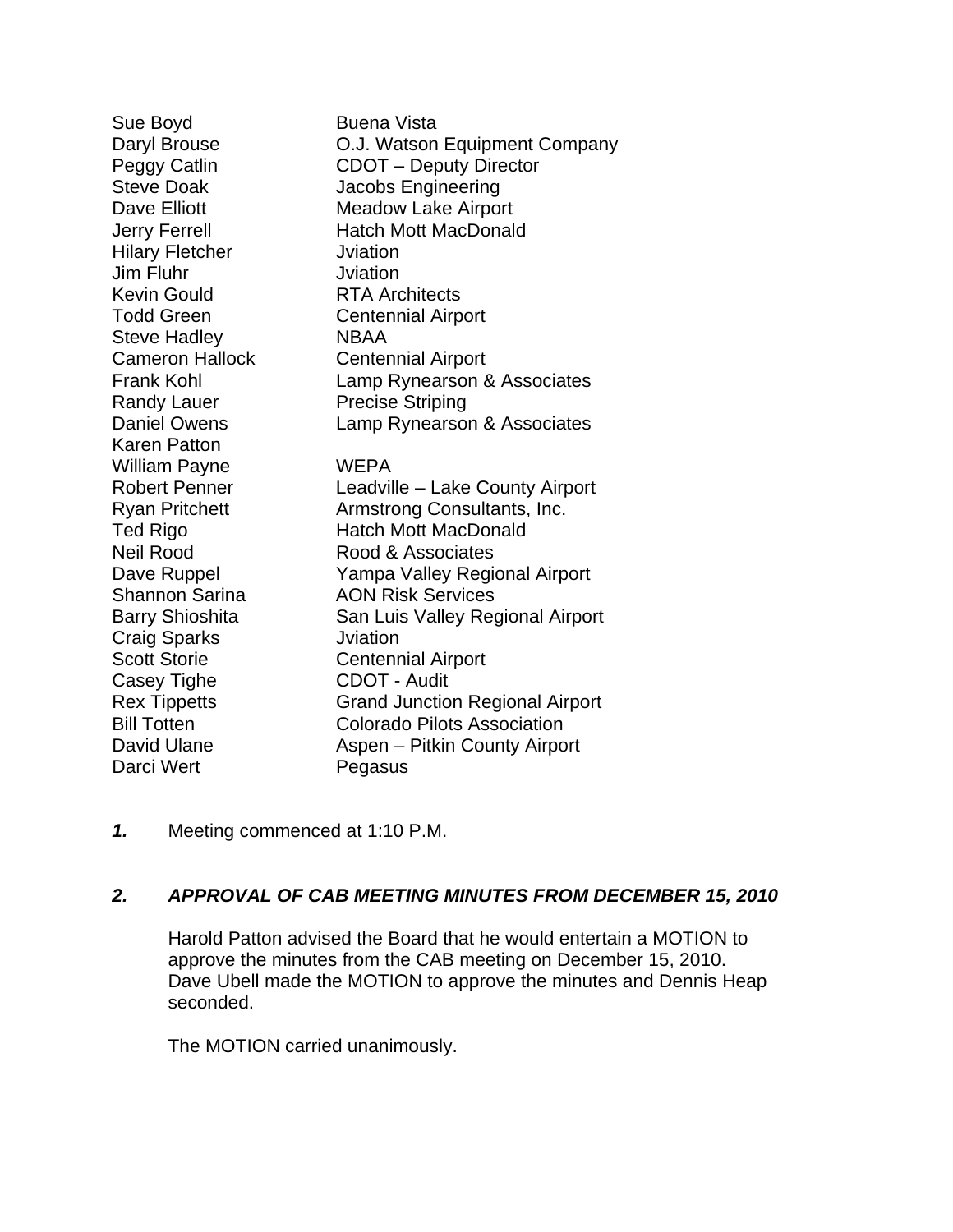## *3. AMENDMENTS TO THE AGENDA*

David Gordon advised the Board that Bill Payne will give a brief update on the Radar Project during the Director's Report (agenda item 8) and that Darci Wert will give an update on the research she is doing with respect to aviation educational programs during the Education Policy Discussion (agenda item 10).

 Harold Patton took an opportunity to publically thank Bill Payne for his dedication and ground-breaking work on the Mountain Radar Project. On behalf of the Board and the Division, Bill was presented with an award acknowledging that on December 10, 2010, the FAA officially commissioned Phase I of the Surveillance Project into the National Airspace System.

### *4. BOARD MEMBER REPORTS*

Louis Spera spoke briefly about the museum in Pueblo and how he is looking forward to the CAB meeting there scheduled for June 24<sup>th</sup>. Louis also voiced concern about the power line issue at the Pueblo Memorial Airport and how the airport is trying to resolve the issue. Dave Gordon added that the Division staff and the FAA is aware of the issue and are communicating with the airport about it. Dave Ubell had nothing to report. Dale Hancock asked Brian Condie to brief the Board on the attendance at the International Council of Air Shows in Las Vegas. Debra Wilcox said she continues to serve on the American Society for Testing and Material (ASTM) sub-committee. Debra added that this month's "Flying Magazine" has an article on the Electric 172 that she's been involved with. Dennis Heap spoke briefly about operations and current fuel sales at General Aviation Airports in Colorado.

### *5. PUBLIC COMMENTS*

Lake County Commissioner Mike Bordogona and Lake County Airport Manager Robert Penner took a moment to thank the Board for placing their 2011 Grant Request on the Consent Agenda. Mike gave the Board some specific information on what that award will mean to the airport.

## *6. DIRECTOR'S REPORT – DAVE GORDON*

Dave Gordon referred to a memo that was provided to the Board. He spoke briefly about the State Infrastructure Bank (SIB) and how the current interest rate is 3.25%. Dave gave a quick update on the current status of the Systems Plan proposal. Dave had Bill Payne give a brief update on Phase II of the Radar Project.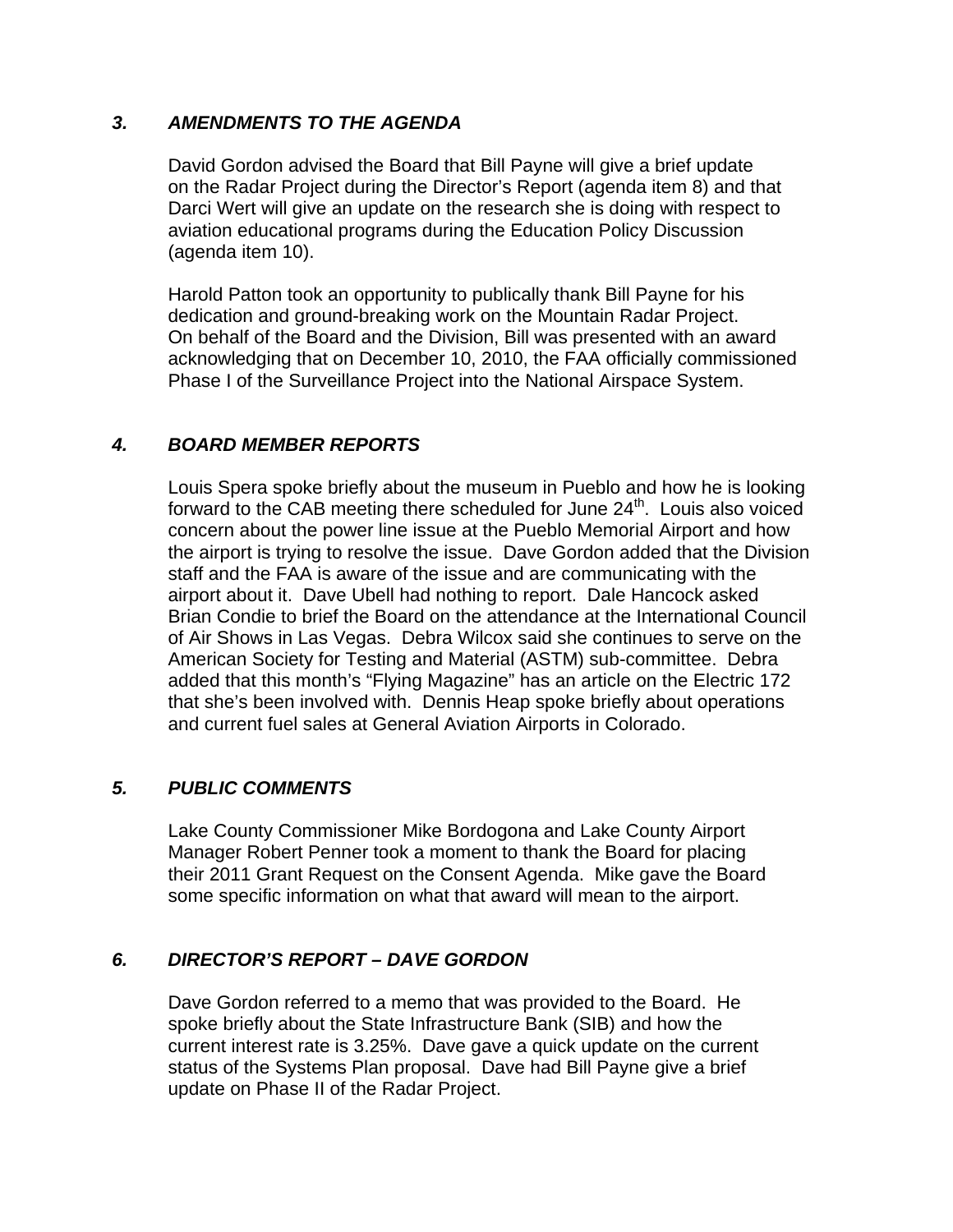### *7. FINANCIAL REPORT – GREG GOLDMAN*

Greg Goldman referred to a handout provided to the Board that outlines the consolidated financial results of the Division's operations for the period ending December 31, 2010. Greg said that we are half way through the fiscal year and it is forecasted that we will have an uncommitted fiscal year end fund balance of \$6.2 million.

### *8. 2011 GRANT HEARINGS*

Dale Hancock stated that since he was absent for the Grant Review in December, he will recuse himself from voting on items 8.1 through 8.6 on this agenda.

### *8.1 Consent Agenda Items – Kaitlyn Westendorf*

 Kaitlyn Westendorf requested Board approval of the 2011 CDAG Consent Agenda. The list includes projects at 40 Colorado airports. These projects were placed on the consent agenda by the Board at the Grant Review on December 15, 2010. The requests total \$9,291,078 of CDAG funds to be added to \$5,468,385 of local funds and \$47,864,262 of Federal funds for a total of \$62,623,725 in total project costs. Joseph Thibodeau made the MOTION to approve this request and Dave Ubell seconded. Dale Hancock abstained from the vote

The MOTION carried unanimously.

### *8.2 Front Range Airport – John Sweeney*

John Sweeney said that the Front Range request consists of three separate elements. The first is for matching FAA funds to rehab runway 8/26, replace lights and signage on runway 17/35 and taxiway 7C rehab. The second element is for 90/10 split to construct an SRE building. The final element is for fogseal on taxilanes 7A, 7B, A-7 and terminal apron. The total amount requested from the State is \$398,736. The staff supports these projects and the only reason it is not on the Consent Agenda is because Dennis Heap is on the Board. Dave Ubell made the MOTION to approve this request and Debra Wilcox seconded. Dennis Heap and Dale Hancock abstained from the vote.

The MOTION carried unanimously.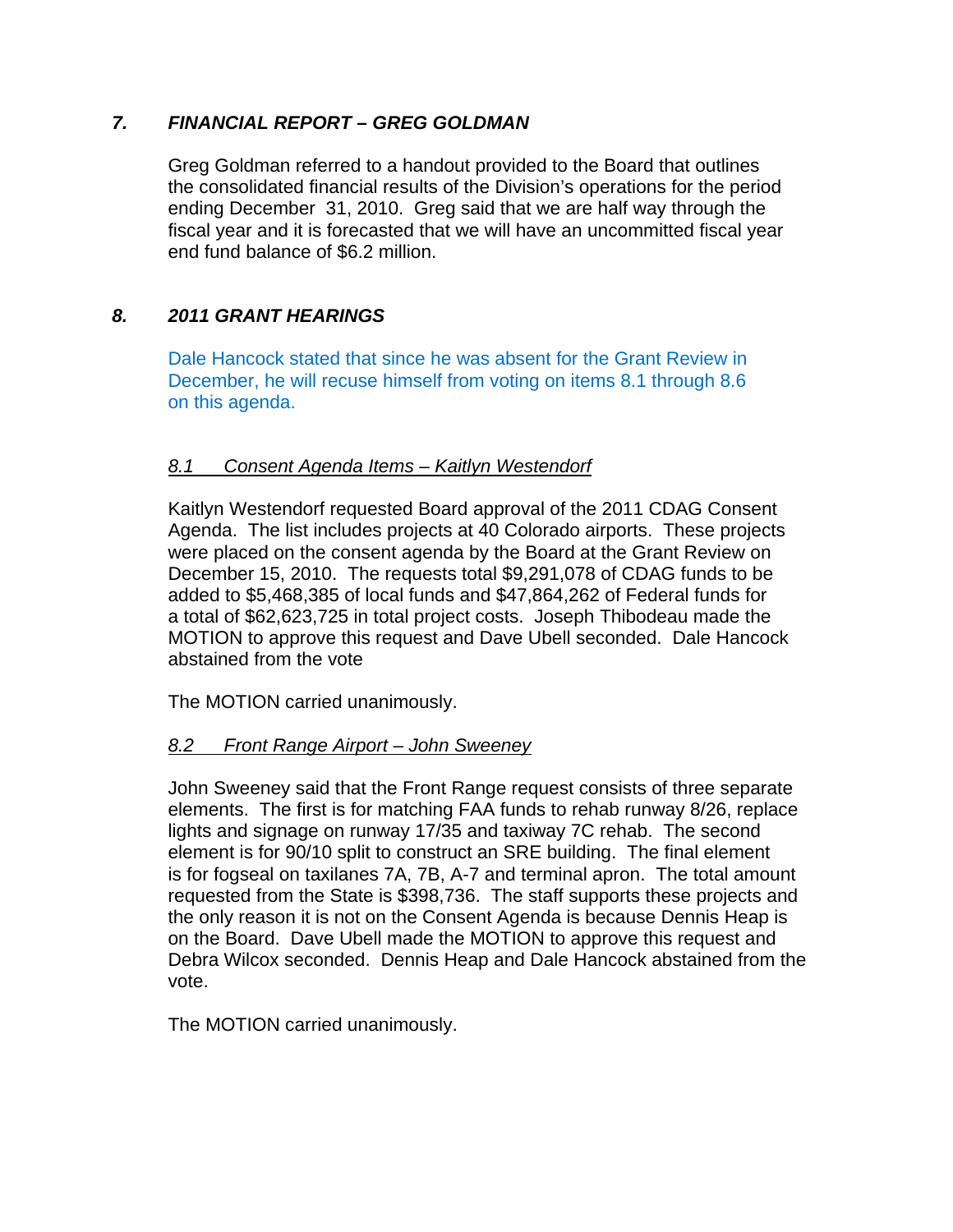## *8.3 Pueblo Memorial Airport – John Sweeney*

 John said that Pueblo is requesting match on FAA funding for the new training runway. This is the second year of FAA funding for the relocation and construction of the new training runway. Pueblo is also requesting 90/10 split for security fencing along the south perimeter of the airport. The total amount requested from the State is \$368,925. The staff supports these projects and the only reason this request is not on the Consent Agenda is because Louis Spera is on the Board. Joseph Thibodeau made the MOTION to approve this request and Dennis Heap seconded. Louis Spera and Dale Hancock abstained from the vote.

The MOTION carried unanimously.

## *8.4 Garfield County Regional Airport – John Sweeney*

 John said that Rifle is requesting match on FAA funds for the final phase of a multi-phase project to correct deficient runway safety area and gradient issues. This request will help fund the completion of the project. The amount requested from the State is \$400,000. The staff supports this project and the only reason it is not on the Consent Agenda is because Dale Hancock is on the Board. Dave Ubell made the MOTION to approve this request and Debra Wilcox seconded. Dale Hancock abstained from the vote.

The MOTION carried unanimously.

### *8.5 Meadow Lake Airport – John Sweeney*

 John said that Meadow Lake is requesting 70/30 split to develop a Compliance Plan. The purpose of the plan is to review the current procedures by which the airport operates and provide alternatives so they are operating similar to other publically owned facilities. Meadow Lake is also requesting 90/10 split for pavement maintenance, for upkeep of the runway and taxiway through crack fill, fog seal and remark. The total amount requested from the State is \$107,800. The staff supports these projects. Due to the unique nature of this request, it was removed from the Consent Agenda. Louis Spera made the MOTION to approve this request and Joseph Thibodeau seconded. Dale Hancock abstained from the vote.

The MOTION carried unanimously.

## *8.6 Harriet Alexander Airport – John Sweeney*

John stated that he had received a message from Bob Christiansen from Chaffee County and Jack Lewis from the Town of Salida, saying that they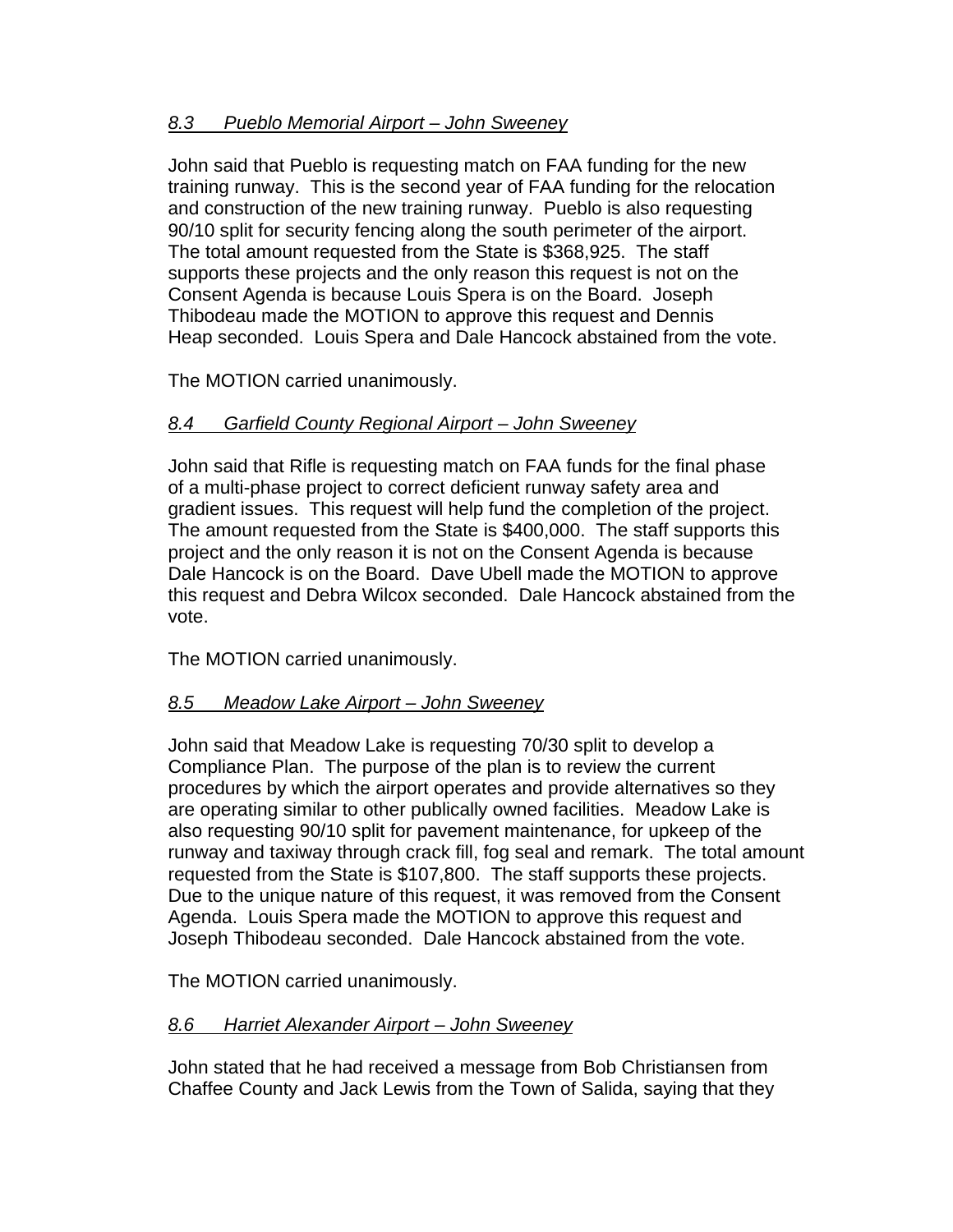had planned on attending this meeting today to personally thank the Board for their support of the projects at the airport, but were unable to make it due to the bad weather. They requested that John relay that message on their behalf. John continued by saying that Salida is requesting match on FAA runway rehab project. Depending on the bids, the project could include the rehab of the taxiway and ramp. This request is more than the traditional 2.5% of local match. The community has been suffering with reduced revenues and can't produce the 2.5% match. This project has been in the plan for seven years and has been bumped due to emergency repairs at other airports. If this project is not completed this year, it will probably be delayed a few more years and will cost much more than the current estimates. The amount requested from the State is \$145,263. The staff supports this project. Due to the unique nature of this request, it was removed from the Consent Agenda. Joseph Thibodeau made the MOTION to approve this request and Debra Wilcox seconded. Dale Hancock abstained from the vote.

The MOTION carried unanimously.

### *8.7 Delta-Blake Field – Scott Brownlee*

 Scott Brownlee said that this request was originally on the Consent Agenda, but has been pulled since the project has slightly changed. The revised request is for match and overmatch on FAA funds for ramp expansion and turnaround rehabilitation. The amount requested from the State remains \$400,000 and the staff supports these projects. Joseph Thibodeau made the MOTION to approve this request and Dave Ubell seconded.

The MOTION carried unanimously.

## *8.8 Nucla-Hopkins Field – Scott Brownlee*

 Scott said that this request also was originally on the Consent Agenda, but has been pulled since the project has slightly changed. The revised request is for match and overmatch on FAA funds for runway safety area upgrades and 90/10 split for a new segmented circle and lighted windcone. The amount requested from the State remains \$400,000 and the staff supports this request. Dennis Heap made the MOTION to approve this request and Debra Wilcox seconded.

The MOTION carried unanimously.

## *8.9 2011 CDAG Overview – John Sweeney*

 John informed the Board that during today's hearings, they awarded grants to 46 airports in the amount of \$11,511,802 CDAG funds, making this grant cycle the largest ever.